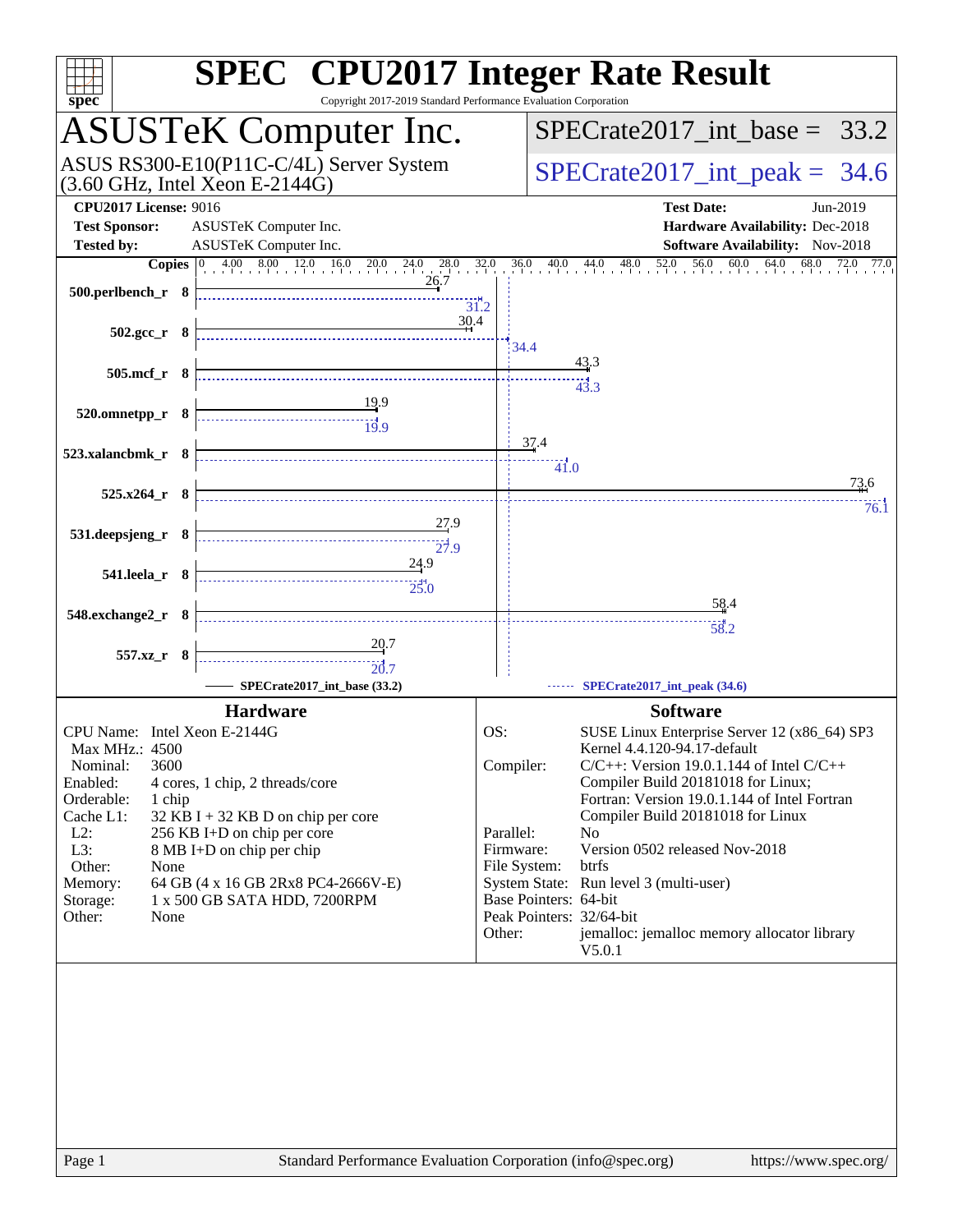

Copyright 2017-2019 Standard Performance Evaluation Corporation

## ASUSTeK Computer Inc.

 $(3.60$  GHz, Intel Xeon E-2144G) ASUS RS300-E10(P11C-C/4L) Server System SPECrate 2017 int\_peak = 34.6

SPECrate2017 int\_base =  $33.2$ 

**[Test Sponsor:](http://www.spec.org/auto/cpu2017/Docs/result-fields.html#TestSponsor)** ASUSTeK Computer Inc. **[Hardware Availability:](http://www.spec.org/auto/cpu2017/Docs/result-fields.html#HardwareAvailability)** Dec-2018

**[CPU2017 License:](http://www.spec.org/auto/cpu2017/Docs/result-fields.html#CPU2017License)** 9016 **[Test Date:](http://www.spec.org/auto/cpu2017/Docs/result-fields.html#TestDate)** Jun-2019 **[Tested by:](http://www.spec.org/auto/cpu2017/Docs/result-fields.html#Testedby)** ASUSTeK Computer Inc. **[Software Availability:](http://www.spec.org/auto/cpu2017/Docs/result-fields.html#SoftwareAvailability)** Nov-2018

### **[Results Table](http://www.spec.org/auto/cpu2017/Docs/result-fields.html#ResultsTable)**

|                                   | <b>Base</b>   |                |               |                | <b>Peak</b> |                |       |               |                |              |                |              |                |              |
|-----------------------------------|---------------|----------------|---------------|----------------|-------------|----------------|-------|---------------|----------------|--------------|----------------|--------------|----------------|--------------|
| <b>Benchmark</b>                  | <b>Copies</b> | <b>Seconds</b> | Ratio         | <b>Seconds</b> | Ratio       | <b>Seconds</b> | Ratio | <b>Copies</b> | <b>Seconds</b> | <b>Ratio</b> | <b>Seconds</b> | <b>Ratio</b> | <b>Seconds</b> | <b>Ratio</b> |
| 500.perlbench_r                   | 8             | 477            | 26.7          | 475            | 26.8        | 477            | 26.7  | 8             | 404            | 31.5         | 408            | 31.2         | 408            | 31.2         |
| $502.\text{sec}$ <sub>r</sub>     | 8             | 373            | 30.4          | 380            | 29.8        | 372            | 30.4  | 8             | 329            | 34.4         | 329            | 34.4         | 329            | 34.5         |
| $505$ .mcf r                      | 8             | 299            | 43.2          | 297            | 43.5        | 299            | 43.3  | 8             | 299            | 43.3         | 298            | 43.3         | 298            | 43.3         |
| 520.omnetpp_r                     | 8             | 525            | 20.0          | 528            | 19.9        | 527            | 19.9  | 8             | 526            | 19.9         | 524            | 20.0         | 527            | 19.9         |
| 523.xalancbmk r                   | 8             | 226            | 37.3          | 226            | 37.4        | 225            | 37.5  | 8             | 206            | 40.9         | 206            | 41.0         | 206            | 41.0         |
| 525.x264 r                        | 8             | 191            | 73.3          | 189            | 74.2        | <b>190</b>     | 73.6  | 8             | 184            | 76.0         | 184            | 76.2         | 184            | 76.1         |
| 531.deepsjeng_r                   | 8             | 329            | 27.9          | 329            | 27.9        | 329            | 27.9  | 8             | 329            | 27.9         | 329            | 27.8         | 329            | 27.9         |
| 541.leela r                       | 8             | 532            | 24.9          | 532            | 24.9        | 532            | 24.9  | 8             | 531            | 24.9         | 522            | 25.4         | 531            | 25.0         |
| 548.exchange2_r                   | 8             | 358            | 58.5          | 360            | 58.2        | 359            | 58.4  | 8             | 360            | 58.2         | 360            | 58.2         | 359            | 58.4         |
| 557.xz r                          | 8             | 417            | 20.7          | 416            | 20.8        | 417            | 20.7  | 8             | 417            | 20.7         | 418            | 20.7         | 416            | 20.8         |
| $SPECrate2017$ int base =<br>33.2 |               |                |               |                |             |                |       |               |                |              |                |              |                |              |
| $C1$ $A0$ $A2$ $A3$ $A4$          |               |                | $\sim$ $\sim$ |                |             |                |       |               |                |              |                |              |                |              |

**[SPECrate2017\\_int\\_peak =](http://www.spec.org/auto/cpu2017/Docs/result-fields.html#SPECrate2017intpeak) 34.6**

Results appear in the [order in which they were run](http://www.spec.org/auto/cpu2017/Docs/result-fields.html#RunOrder). Bold underlined text [indicates a median measurement](http://www.spec.org/auto/cpu2017/Docs/result-fields.html#Median).

#### **[Submit Notes](http://www.spec.org/auto/cpu2017/Docs/result-fields.html#SubmitNotes)**

 The taskset mechanism was used to bind copies to processors. The config file option 'submit' was used to generate taskset commands to bind each copy to a specific processor. For details, please see the config file.

### **[Operating System Notes](http://www.spec.org/auto/cpu2017/Docs/result-fields.html#OperatingSystemNotes)**

Stack size set to unlimited using "ulimit -s unlimited"

### **[General Notes](http://www.spec.org/auto/cpu2017/Docs/result-fields.html#GeneralNotes)**

Environment variables set by runcpu before the start of the run: LD\_LIBRARY\_PATH = "/spec2017\_new/lib/ia32:/spec2017\_new/lib/intel64: /spec2017\_new/je5.0.1-32:/spec2017\_new/je5.0.1-64" Binaries compiled on a system with 1x Intel Core i9-7900X CPU + 32GB RAM memory using Redhat Enterprise Linux 7.5 Transparent Huge Pages enabled by default Prior to runcpu invocation Filesystem page cache synced and cleared with: sync; echo 3> /proc/sys/vm/drop\_caches jemalloc: configured and built at default for 32bit (i686) and 64bit (x86\_64) targets; jemalloc: built with the RedHat Enterprise 7.4, and the system compiler gcc 4.8.5; jemalloc: sources available from jemalloc.net or <https://github.com/jemalloc/jemalloc/releases> Yes: The test sponsor attests, as of date of publication, that CVE-2017-5754 (Meltdown)

**(Continued on next page)**

| Page 2 | Standard Performance Evaluation Corporation (info@spec.org) | https://www.spec.org/ |
|--------|-------------------------------------------------------------|-----------------------|
|--------|-------------------------------------------------------------|-----------------------|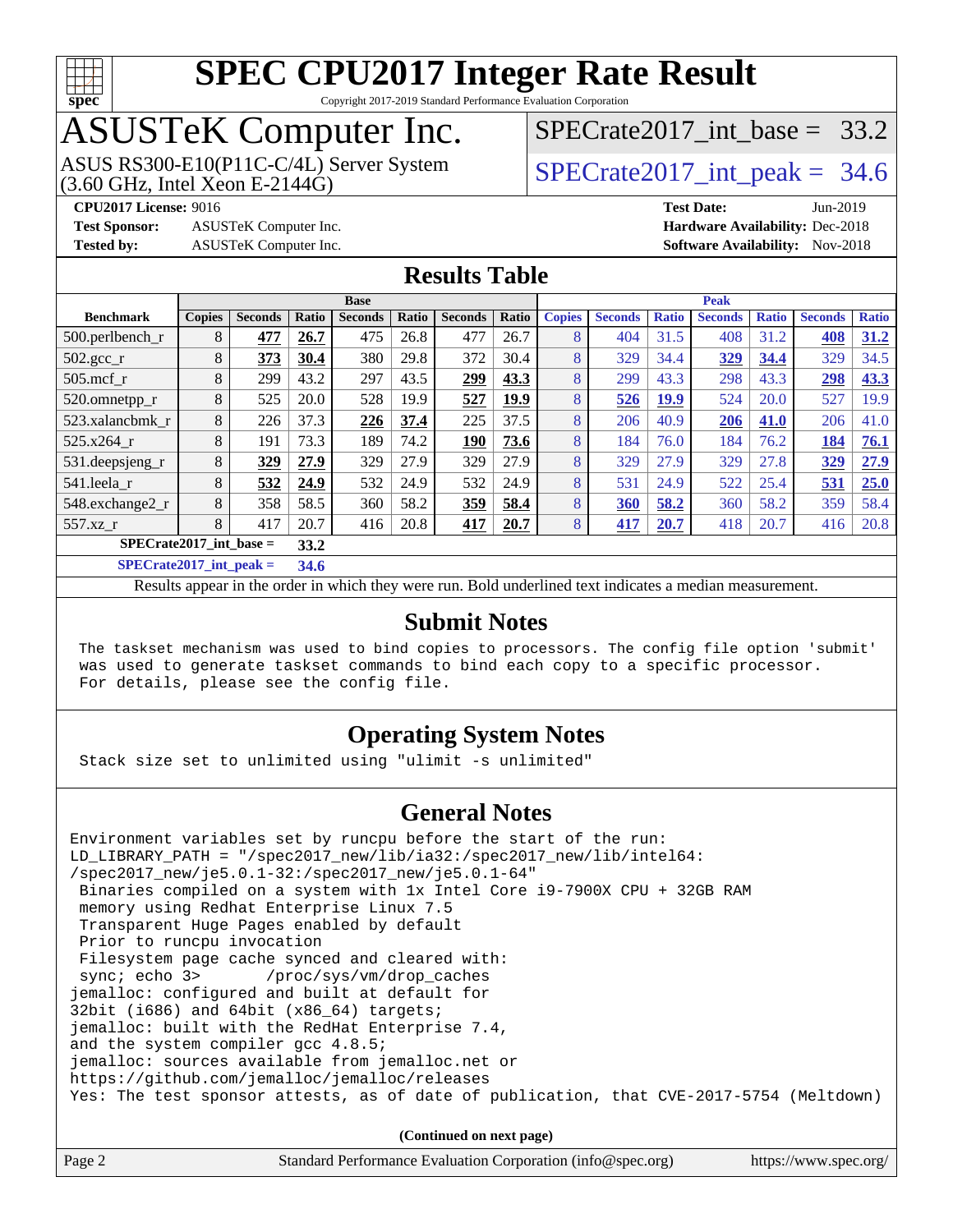

Copyright 2017-2019 Standard Performance Evaluation Corporation

## ASUSTeK Computer Inc.

(3.60 GHz, Intel Xeon E-2144G) ASUS RS300-E10(P11C-C/4L) Server System SPECrate 2017 int\_peak = 34.6

[SPECrate2017\\_int\\_base =](http://www.spec.org/auto/cpu2017/Docs/result-fields.html#SPECrate2017intbase) 33.2

**[Test Sponsor:](http://www.spec.org/auto/cpu2017/Docs/result-fields.html#TestSponsor)** ASUSTeK Computer Inc. **[Hardware Availability:](http://www.spec.org/auto/cpu2017/Docs/result-fields.html#HardwareAvailability)** Dec-2018 **[Tested by:](http://www.spec.org/auto/cpu2017/Docs/result-fields.html#Testedby)** ASUSTeK Computer Inc. **[Software Availability:](http://www.spec.org/auto/cpu2017/Docs/result-fields.html#SoftwareAvailability)** Nov-2018

**[CPU2017 License:](http://www.spec.org/auto/cpu2017/Docs/result-fields.html#CPU2017License)** 9016 **[Test Date:](http://www.spec.org/auto/cpu2017/Docs/result-fields.html#TestDate)** Jun-2019

#### **[General Notes \(Continued\)](http://www.spec.org/auto/cpu2017/Docs/result-fields.html#GeneralNotes)**

is mitigated in the system as tested and documented. Yes: The test sponsor attests, as of date of publication, that CVE-2017-5753 (Spectre variant 1) is mitigated in the system as tested and documented. Yes: The test sponsor attests, as of date of publication, that CVE-2017-5715 (Spectre variant 2) is mitigated in the system as tested and documented.

#### **[Platform Notes](http://www.spec.org/auto/cpu2017/Docs/result-fields.html#PlatformNotes)**

Page 3 Standard Performance Evaluation Corporation [\(info@spec.org\)](mailto:info@spec.org) <https://www.spec.org/> BIOS Configuration: VT-d = Disabled AES = Disabled Hardware Prefetcher = Disabled Adjacent Cache Line Prefetch = Disabled Race to Halt (RTH) = Disabled Sysinfo program /spec2017\_new/bin/sysinfo Rev: r5974 of 2018-05-19 9bcde8f2999c33d61f64985e45859ea9 running on linux-pmm5 Tue Jun 4 22:02:30 2019 SUT (System Under Test) info as seen by some common utilities. For more information on this section, see <https://www.spec.org/cpu2017/Docs/config.html#sysinfo> From /proc/cpuinfo model name : Intel(R) Xeon(R) E-2144G CPU @ 3.60GHz 1 "physical id"s (chips) 8 "processors" cores, siblings (Caution: counting these is hw and system dependent. The following excerpts from /proc/cpuinfo might not be reliable. Use with caution.) cpu cores : 4 siblings : 8 physical 0: cores 0 1 2 3 From lscpu: Architecture: x86\_64 CPU op-mode(s): 32-bit, 64-bit Byte Order:  $CPU(s): 8$  On-line CPU(s) list: 0-7 Thread(s) per core: 2 Core(s) per socket: 4 Socket(s): 1 NUMA node(s): 1 Vendor ID: GenuineIntel CPU family: 6 Model: 158 Model name: Intel(R) Xeon(R) E-2144G CPU @ 3.60GHz **(Continued on next page)**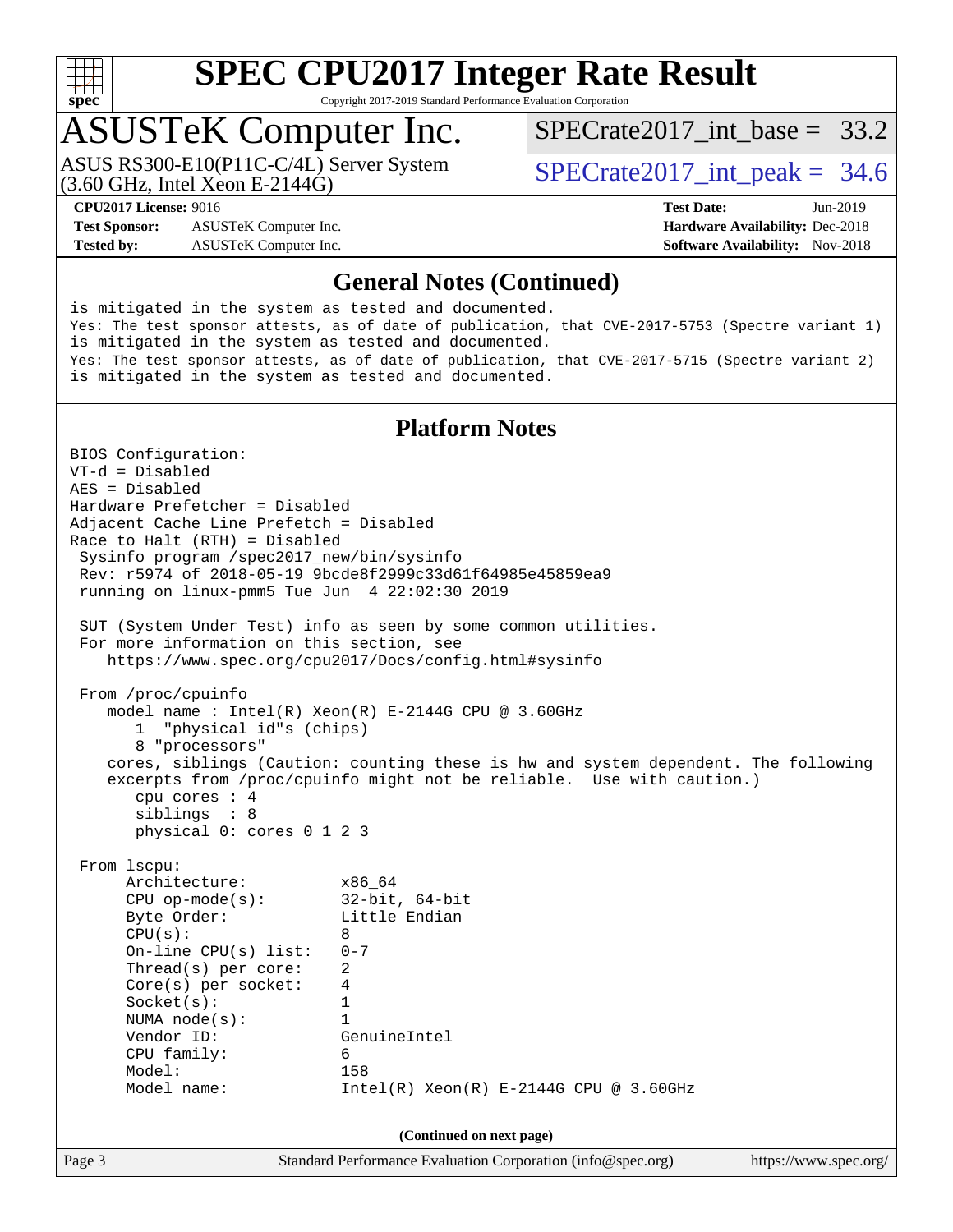

Copyright 2017-2019 Standard Performance Evaluation Corporation

## ASUSTeK Computer Inc.

(3.60 GHz, Intel Xeon E-2144G) ASUS RS300-E10(P11C-C/4L) Server System  $\vert$  SPECrate2017 int peak = 34.6

SPECrate2017 int\_base =  $33.2$ 

**[Test Sponsor:](http://www.spec.org/auto/cpu2017/Docs/result-fields.html#TestSponsor)** ASUSTeK Computer Inc. **[Hardware Availability:](http://www.spec.org/auto/cpu2017/Docs/result-fields.html#HardwareAvailability)** Dec-2018 **[Tested by:](http://www.spec.org/auto/cpu2017/Docs/result-fields.html#Testedby)** ASUSTeK Computer Inc. **[Software Availability:](http://www.spec.org/auto/cpu2017/Docs/result-fields.html#SoftwareAvailability)** Nov-2018

**[CPU2017 License:](http://www.spec.org/auto/cpu2017/Docs/result-fields.html#CPU2017License)** 9016 **[Test Date:](http://www.spec.org/auto/cpu2017/Docs/result-fields.html#TestDate)** Jun-2019

#### **[Platform Notes \(Continued\)](http://www.spec.org/auto/cpu2017/Docs/result-fields.html#PlatformNotes)** Stepping: 10 CPU MHz: 4311.371 CPU max MHz: 4500.0000 CPU min MHz: 800.0000 BogoMIPS: 7199.98 Virtualization: VT-x L1d cache: 32K L1i cache: 32K L2 cache: 256K L3 cache: 8192K NUMA node0 CPU(s): 0-7 Flags: fpu vme de pse tsc msr pae mce cx8 apic sep mtrr pge mca cmov pat pse36 clflush dts acpi mmx fxsr sse sse2 ss ht tm pbe syscall nx pdpe1gb rdtscp lm constant\_tsc art arch\_perfmon pebs bts rep\_good nopl xtopology nonstop\_tsc aperfmperf eagerfpu pni pclmulqdq dtes64 monitor ds\_cpl vmx smx est tm2 ssse3 sdbg fma cx16 xtpr pdcm pcid sse4\_1 sse4\_2 x2apic movbe popcnt tsc\_deadline\_timer xsave avx f16c rdrand lahf\_lm abm 3dnowprefetch ida arat epb invpcid\_single pln pts dtherm hwp hwp\_notify hwp\_act\_window hwp\_epp intel\_pt rsb\_ctxsw spec\_ctrl stibp retpoline kaiser tpr\_shadow vnmi flexpriority ept vpid fsgsbase tsc\_adjust bmi1 hle avx2 smep bmi2 erms invpcid rtm mpx rdseed adx smap clflushopt xsaveopt xsavec xgetbv1 /proc/cpuinfo cache data cache size : 8192 KB From numactl --hardware WARNING: a numactl 'node' might or might not correspond to a physical chip. available: 1 nodes (0) node 0 cpus: 0 1 2 3 4 5 6 7 node 0 size: 64315 MB node 0 free: 54548 MB node distances: node 0 0: 10 From /proc/meminfo MemTotal: 65859064 kB HugePages\_Total: 0 Hugepagesize: 2048 kB From /etc/\*release\* /etc/\*version\* SuSE-release: SUSE Linux Enterprise Server 12 (x86\_64) VERSION = 12 PATCHLEVEL = 3 # This file is deprecated and will be removed in a future service pack or release. # Please check /etc/os-release for details about this release. os-release: **(Continued on next page)**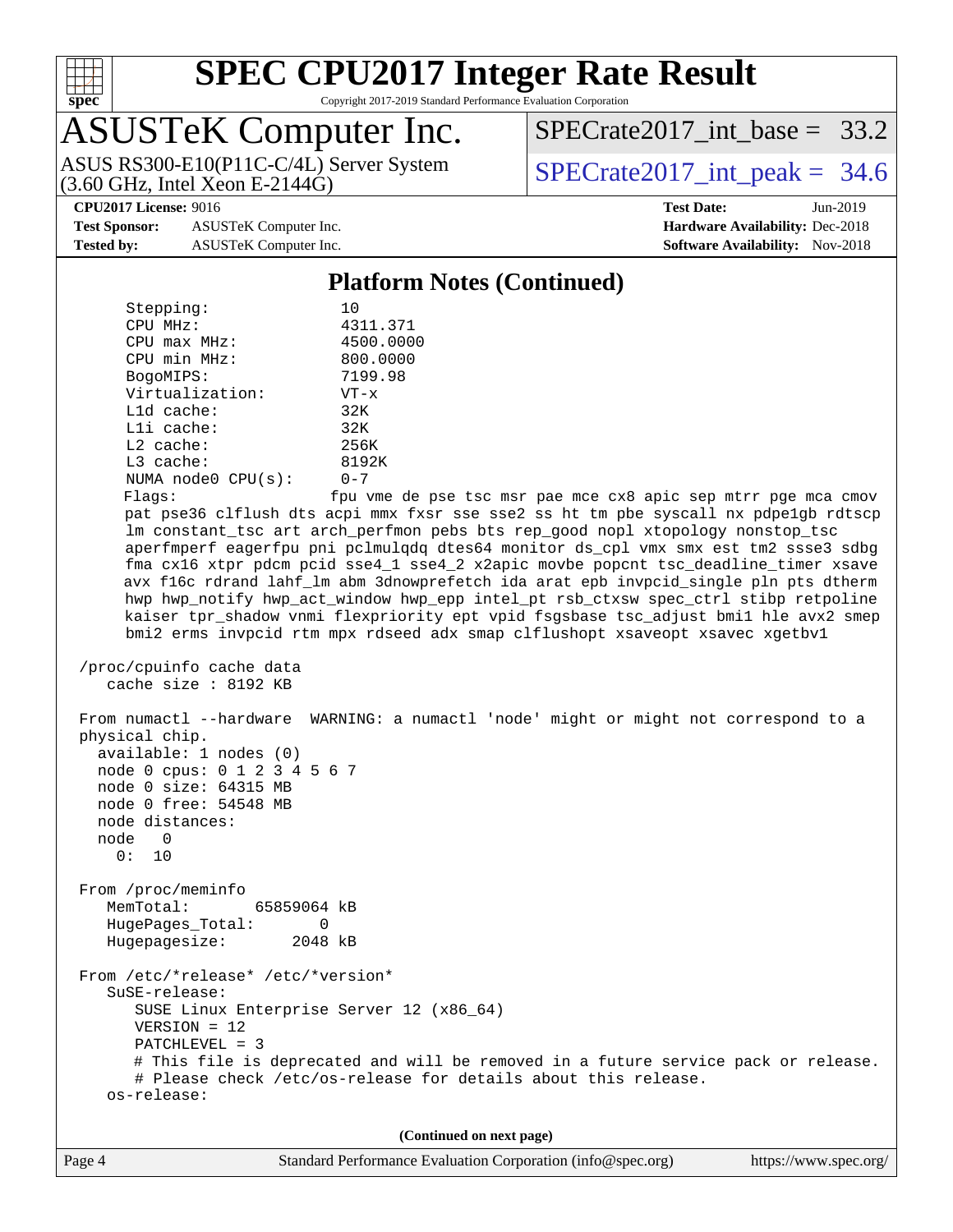

Copyright 2017-2019 Standard Performance Evaluation Corporation

## ASUSTeK Computer Inc.

(3.60 GHz, Intel Xeon E-2144G) ASUS RS300-E10(P11C-C/4L) Server System SPECrate 2017 int\_peak = 34.6

SPECrate2017 int\_base =  $33.2$ 

**[Test Sponsor:](http://www.spec.org/auto/cpu2017/Docs/result-fields.html#TestSponsor)** ASUSTeK Computer Inc. **[Hardware Availability:](http://www.spec.org/auto/cpu2017/Docs/result-fields.html#HardwareAvailability)** Dec-2018 **[Tested by:](http://www.spec.org/auto/cpu2017/Docs/result-fields.html#Testedby)** ASUSTeK Computer Inc. **[Software Availability:](http://www.spec.org/auto/cpu2017/Docs/result-fields.html#SoftwareAvailability)** Nov-2018

**[CPU2017 License:](http://www.spec.org/auto/cpu2017/Docs/result-fields.html#CPU2017License)** 9016 **[Test Date:](http://www.spec.org/auto/cpu2017/Docs/result-fields.html#TestDate)** Jun-2019

#### **[Platform Notes \(Continued\)](http://www.spec.org/auto/cpu2017/Docs/result-fields.html#PlatformNotes)**

 NAME="SLES" VERSION="12-SP3" VERSION\_ID="12.3" PRETTY\_NAME="SUSE Linux Enterprise Server 12 SP3" ID="sles" ANSI\_COLOR="0;32" CPE\_NAME="cpe:/o:suse:sles:12:sp3"

uname -a:

 Linux linux-pmm5 4.4.120-94.17-default #1 SMP Wed Mar 14 17:23:00 UTC 2018 (cf3a7bb) x86\_64 x86\_64 x86\_64 GNU/Linux

Kernel self-reported vulnerability status:

 CVE-2017-5754 (Meltdown): Mitigation: PTI CVE-2017-5753 (Spectre variant 1): Mitigation: \_\_user pointer sanitization CVE-2017-5715 (Spectre variant 2): Mitigation: IBRS+IBPB

run-level 3 Jun 4 15:43

 SPEC is set to: /spec2017\_new Filesystem Type Size Used Avail Use% Mounted on /dev/sda2 btrfs 445G 142G 303G 32% /

 Additional information from dmidecode follows. WARNING: Use caution when you interpret this section. The 'dmidecode' program reads system data which is "intended to allow hardware to be accurately determined", but the intent may not be met, as there are frequent changes to hardware, firmware, and the "DMTF SMBIOS" standard. BIOS American Megatrends Inc. 0502 11/15/2018 Memory: 4x Samsung M391A2K43BB1-CTD 16 GB 2 rank 2667, configured at 2666

(End of data from sysinfo program)

#### **[Compiler Version Notes](http://www.spec.org/auto/cpu2017/Docs/result-fields.html#CompilerVersionNotes)**

============================================================================== CC 502.gcc\_r(peak) ------------------------------------------------------------------------------ Intel(R) C Intel(R) 64 Compiler for applications running on IA-32, Version 19.0.1.144 Build 20181018 Copyright (C) 1985-2018 Intel Corporation. All rights reserved. ------------------------------------------------------------------------------ ============================================================================== CC 500.perlbench  $r(base)$  502.gcc  $r(base)$  505.mcf  $r(base, peak)$ **(Continued on next page)**

Page 5 Standard Performance Evaluation Corporation [\(info@spec.org\)](mailto:info@spec.org) <https://www.spec.org/>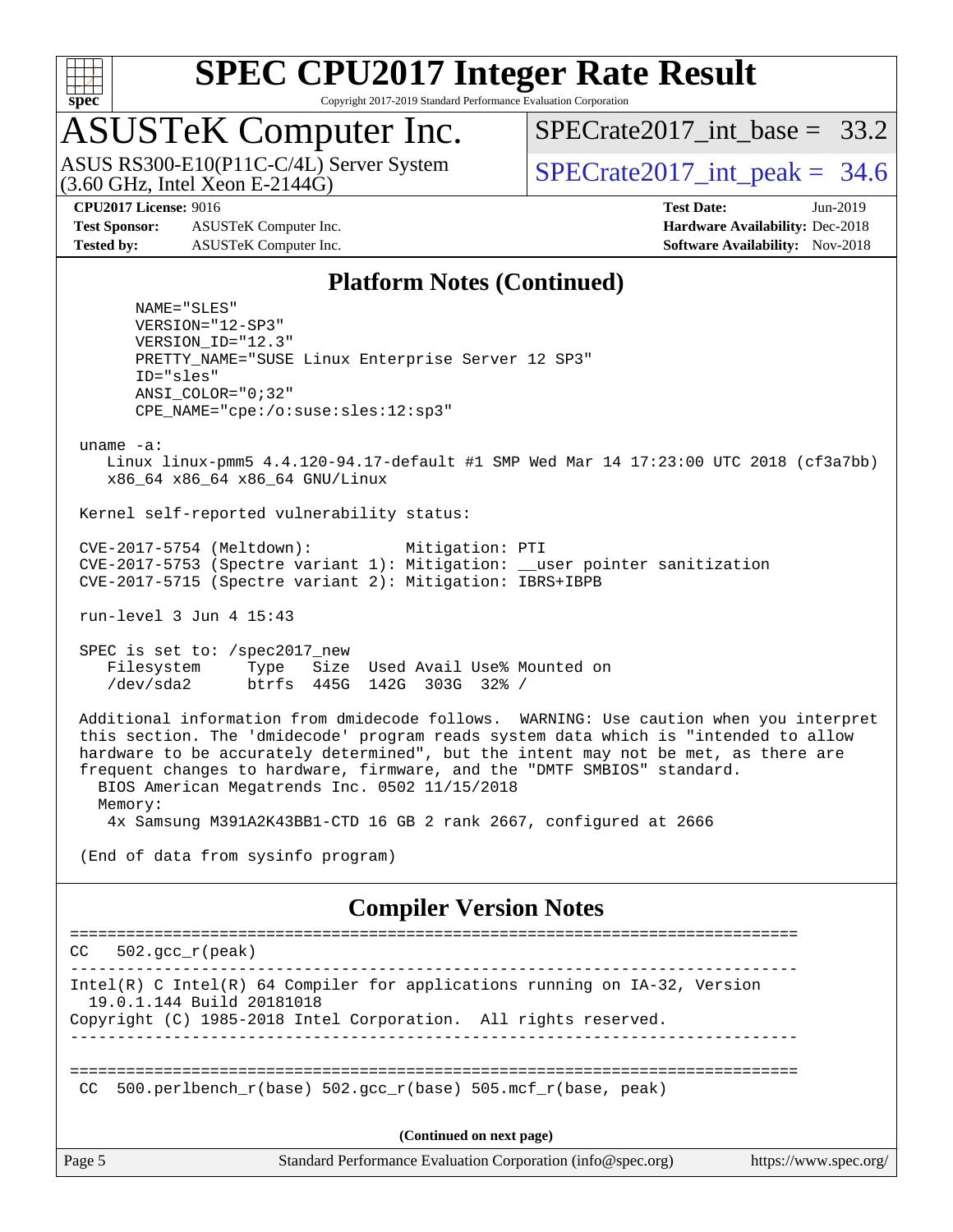

Copyright 2017-2019 Standard Performance Evaluation Corporation

## ASUSTeK Computer Inc.

ASUS RS300-E10(P11C-C/4L) Server System  $(3.60 \text{ GHz}, \text{ Intel Xeon E-2144G})$   $\big| \text{SPECrate2017\_int\_peak} = 34.6$ 

[SPECrate2017\\_int\\_base =](http://www.spec.org/auto/cpu2017/Docs/result-fields.html#SPECrate2017intbase) 33.2

**[Test Sponsor:](http://www.spec.org/auto/cpu2017/Docs/result-fields.html#TestSponsor)** ASUSTeK Computer Inc. **[Hardware Availability:](http://www.spec.org/auto/cpu2017/Docs/result-fields.html#HardwareAvailability)** Dec-2018 **[Tested by:](http://www.spec.org/auto/cpu2017/Docs/result-fields.html#Testedby)** ASUSTeK Computer Inc. **[Software Availability:](http://www.spec.org/auto/cpu2017/Docs/result-fields.html#SoftwareAvailability)** Nov-2018

**[CPU2017 License:](http://www.spec.org/auto/cpu2017/Docs/result-fields.html#CPU2017License)** 9016 **[Test Date:](http://www.spec.org/auto/cpu2017/Docs/result-fields.html#TestDate)** Jun-2019

### **[Compiler Version Notes \(Continued\)](http://www.spec.org/auto/cpu2017/Docs/result-fields.html#CompilerVersionNotes)**

| 525.x264_r(base, peak) 557.xz_r(base, peak)                                                                       |  |
|-------------------------------------------------------------------------------------------------------------------|--|
| Intel(R) C Intel(R) 64 Compiler for applications running on Intel(R) 64,<br>Version 19.0.1.144 Build 20181018     |  |
| Copyright (C) 1985-2018 Intel Corporation. All rights reserved.                                                   |  |
|                                                                                                                   |  |
| 500.perlbench_r(peak)<br>CC.                                                                                      |  |
| Intel(R) C Intel(R) 64 Compiler for applications running on Intel(R) 64,<br>Version 19.0.1.144 Build 20181018     |  |
| Copyright (C) 1985-2018 Intel Corporation. All rights reserved.<br>____________________________                   |  |
|                                                                                                                   |  |
| CXXC $523.$ xalancbmk $r$ (peak)                                                                                  |  |
| Intel(R) C++ Intel(R) 64 Compiler for applications running on IA-32, Version<br>19.0.1.144 Build 20181018         |  |
| Copyright (C) 1985-2018 Intel Corporation. All rights reserved.<br>____________________________________           |  |
|                                                                                                                   |  |
| CXXC 520.omnetpp_r(base, peak) 523.xalancbmk_r(base) 531.deepsjeng_r(base,<br>peak) 541.leela_r(base, peak)       |  |
| Intel(R) $C++$ Intel(R) 64 Compiler for applications running on Intel(R) 64,<br>Version 19.0.1.144 Build 20181018 |  |
| Copyright (C) 1985-2018 Intel Corporation. All rights reserved.                                                   |  |
|                                                                                                                   |  |
| FC 548.exchange2_r(base, peak)                                                                                    |  |
| $Intel(R)$ Fortran Intel(R) 64 Compiler for applications running on Intel(R)                                      |  |
| 64, Version 19.0.1.144 Build 20181018                                                                             |  |

### **[Base Compiler Invocation](http://www.spec.org/auto/cpu2017/Docs/result-fields.html#BaseCompilerInvocation)**

[C benchmarks](http://www.spec.org/auto/cpu2017/Docs/result-fields.html#Cbenchmarks): [icc -m64 -std=c11](http://www.spec.org/cpu2017/results/res2019q3/cpu2017-20190625-15876.flags.html#user_CCbase_intel_icc_64bit_c11_33ee0cdaae7deeeab2a9725423ba97205ce30f63b9926c2519791662299b76a0318f32ddfffdc46587804de3178b4f9328c46fa7c2b0cd779d7a61945c91cd35)

**(Continued on next page)**

Page 6 Standard Performance Evaluation Corporation [\(info@spec.org\)](mailto:info@spec.org) <https://www.spec.org/>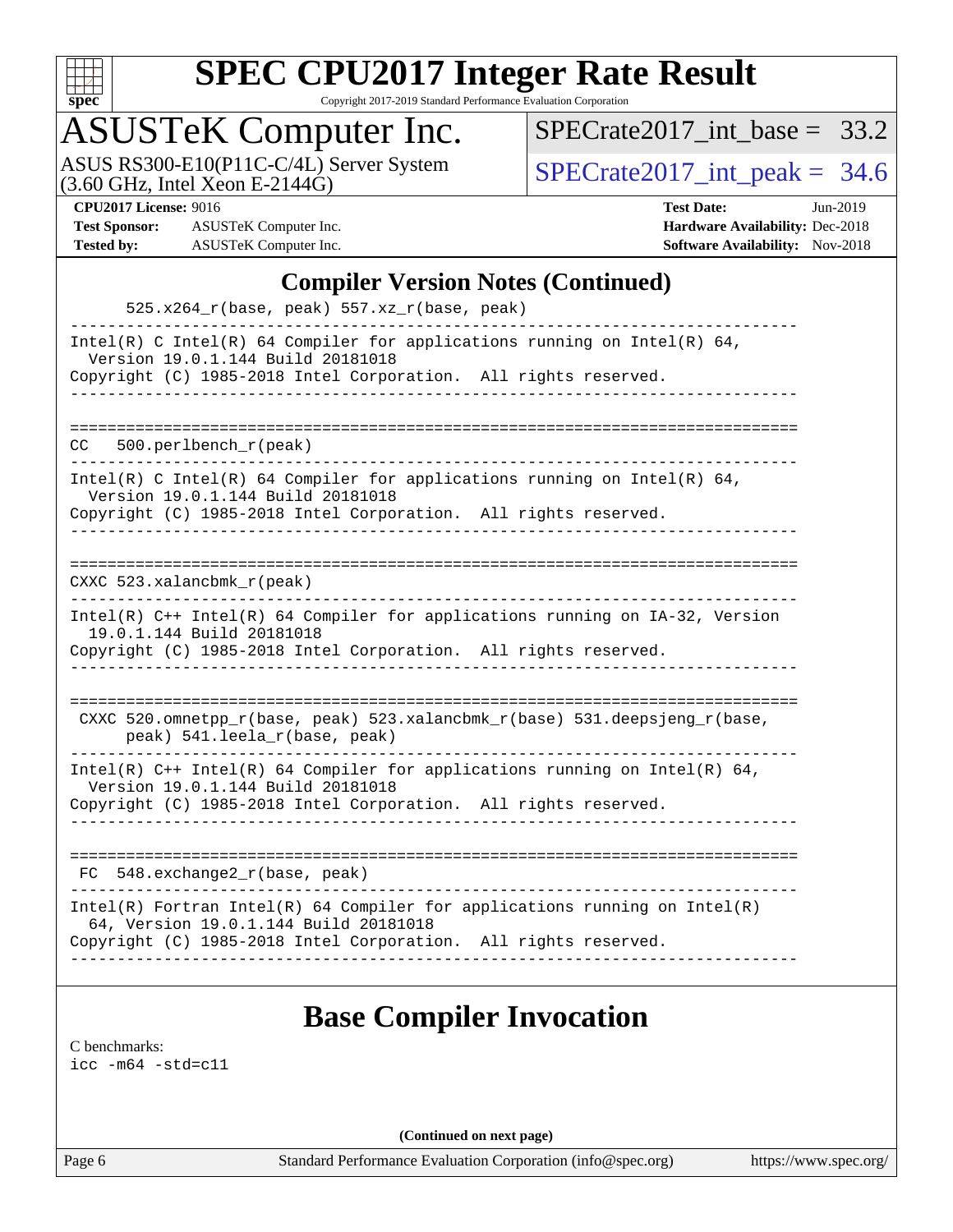

Copyright 2017-2019 Standard Performance Evaluation Corporation

## ASUSTeK Computer Inc.

(3.60 GHz, Intel Xeon E-2144G) ASUS RS300-E10(P11C-C/4L) Server System SPECrate 2017 int\_peak = 34.6

SPECrate2017 int\_base =  $33.2$ 

**[Test Sponsor:](http://www.spec.org/auto/cpu2017/Docs/result-fields.html#TestSponsor)** ASUSTeK Computer Inc. **[Hardware Availability:](http://www.spec.org/auto/cpu2017/Docs/result-fields.html#HardwareAvailability)** Dec-2018 **[Tested by:](http://www.spec.org/auto/cpu2017/Docs/result-fields.html#Testedby)** ASUSTeK Computer Inc. **[Software Availability:](http://www.spec.org/auto/cpu2017/Docs/result-fields.html#SoftwareAvailability)** Nov-2018

**[CPU2017 License:](http://www.spec.org/auto/cpu2017/Docs/result-fields.html#CPU2017License)** 9016 **[Test Date:](http://www.spec.org/auto/cpu2017/Docs/result-fields.html#TestDate)** Jun-2019

### **[Base Compiler Invocation \(Continued\)](http://www.spec.org/auto/cpu2017/Docs/result-fields.html#BaseCompilerInvocation)**

[C++ benchmarks:](http://www.spec.org/auto/cpu2017/Docs/result-fields.html#CXXbenchmarks) [icpc -m64](http://www.spec.org/cpu2017/results/res2019q3/cpu2017-20190625-15876.flags.html#user_CXXbase_intel_icpc_64bit_4ecb2543ae3f1412ef961e0650ca070fec7b7afdcd6ed48761b84423119d1bf6bdf5cad15b44d48e7256388bc77273b966e5eb805aefd121eb22e9299b2ec9d9)

[Fortran benchmarks](http://www.spec.org/auto/cpu2017/Docs/result-fields.html#Fortranbenchmarks): [ifort -m64](http://www.spec.org/cpu2017/results/res2019q3/cpu2017-20190625-15876.flags.html#user_FCbase_intel_ifort_64bit_24f2bb282fbaeffd6157abe4f878425411749daecae9a33200eee2bee2fe76f3b89351d69a8130dd5949958ce389cf37ff59a95e7a40d588e8d3a57e0c3fd751)

### **[Base Portability Flags](http://www.spec.org/auto/cpu2017/Docs/result-fields.html#BasePortabilityFlags)**

 500.perlbench\_r: [-DSPEC\\_LP64](http://www.spec.org/cpu2017/results/res2019q3/cpu2017-20190625-15876.flags.html#b500.perlbench_r_basePORTABILITY_DSPEC_LP64) [-DSPEC\\_LINUX\\_X64](http://www.spec.org/cpu2017/results/res2019q3/cpu2017-20190625-15876.flags.html#b500.perlbench_r_baseCPORTABILITY_DSPEC_LINUX_X64) 502.gcc\_r: [-DSPEC\\_LP64](http://www.spec.org/cpu2017/results/res2019q3/cpu2017-20190625-15876.flags.html#suite_basePORTABILITY502_gcc_r_DSPEC_LP64) 505.mcf\_r: [-DSPEC\\_LP64](http://www.spec.org/cpu2017/results/res2019q3/cpu2017-20190625-15876.flags.html#suite_basePORTABILITY505_mcf_r_DSPEC_LP64) 520.omnetpp\_r: [-DSPEC\\_LP64](http://www.spec.org/cpu2017/results/res2019q3/cpu2017-20190625-15876.flags.html#suite_basePORTABILITY520_omnetpp_r_DSPEC_LP64) 523.xalancbmk\_r: [-DSPEC\\_LP64](http://www.spec.org/cpu2017/results/res2019q3/cpu2017-20190625-15876.flags.html#suite_basePORTABILITY523_xalancbmk_r_DSPEC_LP64) [-DSPEC\\_LINUX](http://www.spec.org/cpu2017/results/res2019q3/cpu2017-20190625-15876.flags.html#b523.xalancbmk_r_baseCXXPORTABILITY_DSPEC_LINUX) 525.x264\_r: [-DSPEC\\_LP64](http://www.spec.org/cpu2017/results/res2019q3/cpu2017-20190625-15876.flags.html#suite_basePORTABILITY525_x264_r_DSPEC_LP64) 531.deepsjeng\_r: [-DSPEC\\_LP64](http://www.spec.org/cpu2017/results/res2019q3/cpu2017-20190625-15876.flags.html#suite_basePORTABILITY531_deepsjeng_r_DSPEC_LP64) 541.leela\_r: [-DSPEC\\_LP64](http://www.spec.org/cpu2017/results/res2019q3/cpu2017-20190625-15876.flags.html#suite_basePORTABILITY541_leela_r_DSPEC_LP64) 548.exchange2\_r: [-DSPEC\\_LP64](http://www.spec.org/cpu2017/results/res2019q3/cpu2017-20190625-15876.flags.html#suite_basePORTABILITY548_exchange2_r_DSPEC_LP64) 557.xz\_r: [-DSPEC\\_LP64](http://www.spec.org/cpu2017/results/res2019q3/cpu2017-20190625-15876.flags.html#suite_basePORTABILITY557_xz_r_DSPEC_LP64)

### **[Base Optimization Flags](http://www.spec.org/auto/cpu2017/Docs/result-fields.html#BaseOptimizationFlags)**

#### [C benchmarks](http://www.spec.org/auto/cpu2017/Docs/result-fields.html#Cbenchmarks):

```
-Wl,-z,muldefs -xCORE-AVX2 -ipo -O3 -no-prec-div
-qopt-mem-layout-trans=4
-L/usr/local/IntelCompiler19/compilers_and_libraries_2019.1.144/linux/compiler/lib/intel64
-lqkmalloc
```
#### [C++ benchmarks](http://www.spec.org/auto/cpu2017/Docs/result-fields.html#CXXbenchmarks):

[-Wl,-z,muldefs](http://www.spec.org/cpu2017/results/res2019q3/cpu2017-20190625-15876.flags.html#user_CXXbase_link_force_multiple1_b4cbdb97b34bdee9ceefcfe54f4c8ea74255f0b02a4b23e853cdb0e18eb4525ac79b5a88067c842dd0ee6996c24547a27a4b99331201badda8798ef8a743f577) [-xCORE-AVX2](http://www.spec.org/cpu2017/results/res2019q3/cpu2017-20190625-15876.flags.html#user_CXXbase_f-xCORE-AVX2) [-ipo](http://www.spec.org/cpu2017/results/res2019q3/cpu2017-20190625-15876.flags.html#user_CXXbase_f-ipo) [-O3](http://www.spec.org/cpu2017/results/res2019q3/cpu2017-20190625-15876.flags.html#user_CXXbase_f-O3) [-no-prec-div](http://www.spec.org/cpu2017/results/res2019q3/cpu2017-20190625-15876.flags.html#user_CXXbase_f-no-prec-div) [-qopt-mem-layout-trans=4](http://www.spec.org/cpu2017/results/res2019q3/cpu2017-20190625-15876.flags.html#user_CXXbase_f-qopt-mem-layout-trans_fa39e755916c150a61361b7846f310bcdf6f04e385ef281cadf3647acec3f0ae266d1a1d22d972a7087a248fd4e6ca390a3634700869573d231a252c784941a8) [-L/usr/local/IntelCompiler19/compilers\\_and\\_libraries\\_2019.1.144/linux/compiler/lib/intel64](http://www.spec.org/cpu2017/results/res2019q3/cpu2017-20190625-15876.flags.html#user_CXXbase_qkmalloc_link_f25da0aa8cf9bced0533715046f0c2fbfb1a7191e3e496916672e09b4c388a884c4c7e4862cb529343da2264b43416df65c99fd1ddbf5dd13ae6d3130cf47881) [-lqkmalloc](http://www.spec.org/cpu2017/results/res2019q3/cpu2017-20190625-15876.flags.html#user_CXXbase_qkmalloc_link_lib_79a818439969f771c6bc311cfd333c00fc099dad35c030f5aab9dda831713d2015205805422f83de8875488a2991c0a156aaa600e1f9138f8fc37004abc96dc5)

#### [Fortran benchmarks](http://www.spec.org/auto/cpu2017/Docs/result-fields.html#Fortranbenchmarks):

```
-Wl,-z,muldefs -xCORE-AVX2 -ipo -O3 -no-prec-div
-qopt-mem-layout-trans=4 -nostandard-realloc-lhs -align array32byte
-L/usr/local/IntelCompiler19/compilers_and_libraries_2019.1.144/linux/compiler/lib/intel64
-lqkmalloc
```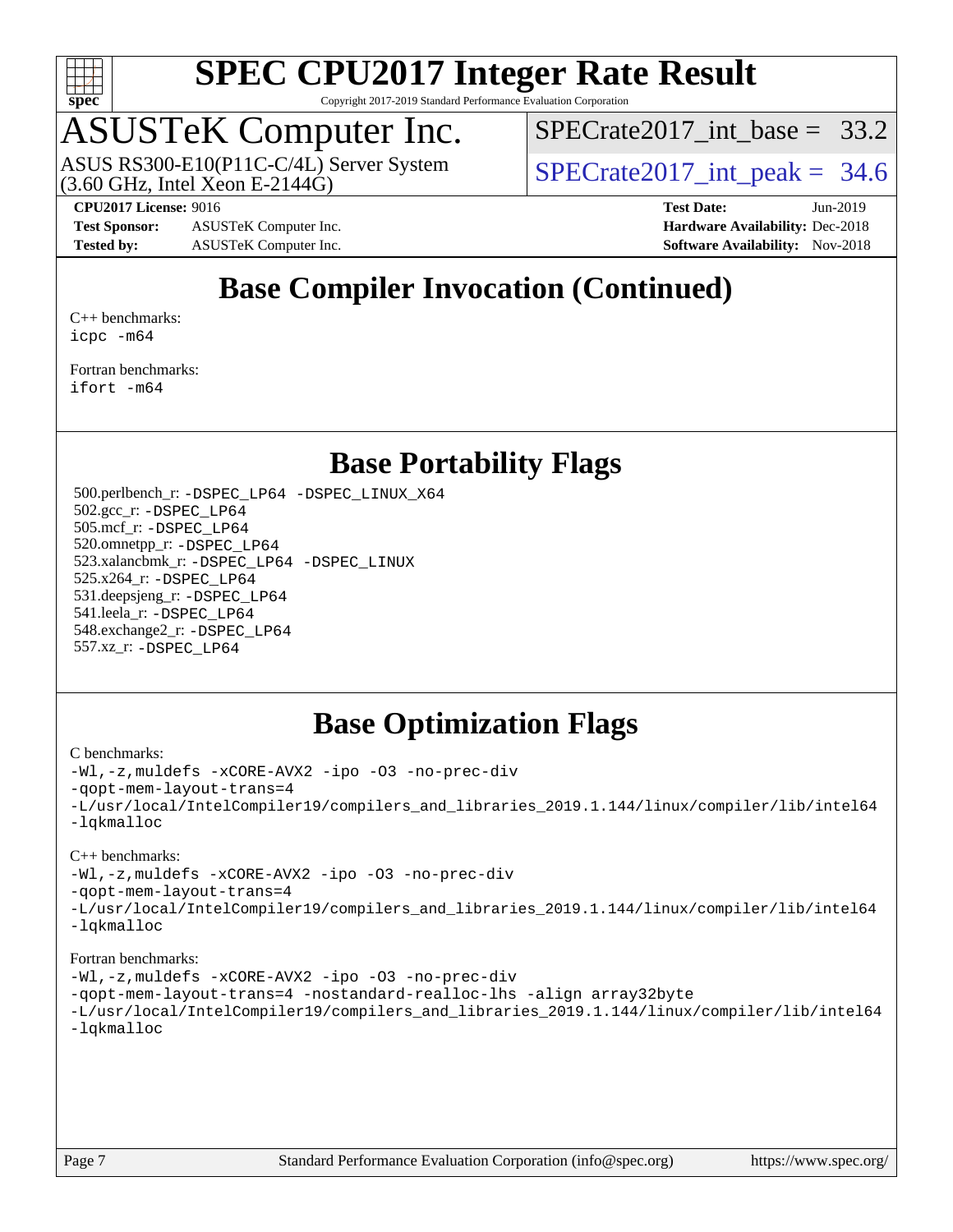

Copyright 2017-2019 Standard Performance Evaluation Corporation

# ASUSTeK Computer Inc.<br>ASUS RS300-E10(P11C-C/4L) Server System

(3.60 GHz, Intel Xeon E-2144G)

 $SPECrate2017\_int\_base = 33.2$ 

SPECrate2017 int peak =  $34.6$ 

#### **[CPU2017 License:](http://www.spec.org/auto/cpu2017/Docs/result-fields.html#CPU2017License)** 9016 **[Test Date:](http://www.spec.org/auto/cpu2017/Docs/result-fields.html#TestDate)** Jun-2019

**[Test Sponsor:](http://www.spec.org/auto/cpu2017/Docs/result-fields.html#TestSponsor)** ASUSTeK Computer Inc. **[Hardware Availability:](http://www.spec.org/auto/cpu2017/Docs/result-fields.html#HardwareAvailability)** Dec-2018 **[Tested by:](http://www.spec.org/auto/cpu2017/Docs/result-fields.html#Testedby)** ASUSTeK Computer Inc. **[Software Availability:](http://www.spec.org/auto/cpu2017/Docs/result-fields.html#SoftwareAvailability)** Nov-2018

### **[Peak Compiler Invocation](http://www.spec.org/auto/cpu2017/Docs/result-fields.html#PeakCompilerInvocation)**

[C benchmarks \(except as noted below\)](http://www.spec.org/auto/cpu2017/Docs/result-fields.html#Cbenchmarksexceptasnotedbelow): [icc -m64 -std=c11](http://www.spec.org/cpu2017/results/res2019q3/cpu2017-20190625-15876.flags.html#user_CCpeak_intel_icc_64bit_c11_33ee0cdaae7deeeab2a9725423ba97205ce30f63b9926c2519791662299b76a0318f32ddfffdc46587804de3178b4f9328c46fa7c2b0cd779d7a61945c91cd35)

502.gcc\_r: [icc -m32 -std=c11 -L/usr/local/IntelCompiler19/compilers\\_and\\_libraries\\_2019.1.144/linux/compiler/lib/ia32\\_lin](http://www.spec.org/cpu2017/results/res2019q3/cpu2017-20190625-15876.flags.html#user_peakCCLD502_gcc_r_intel_icc_40453ff6bf9521e1d4c2d3e2fb99253a88fa516366d57fe908127cec2d2803e1a519020f7199618d366f5331d17d60a40bdca38a56a807895183dcecb671b0e5)

[C++ benchmarks \(except as noted below\)](http://www.spec.org/auto/cpu2017/Docs/result-fields.html#CXXbenchmarksexceptasnotedbelow): [icpc -m64](http://www.spec.org/cpu2017/results/res2019q3/cpu2017-20190625-15876.flags.html#user_CXXpeak_intel_icpc_64bit_4ecb2543ae3f1412ef961e0650ca070fec7b7afdcd6ed48761b84423119d1bf6bdf5cad15b44d48e7256388bc77273b966e5eb805aefd121eb22e9299b2ec9d9)

523.xalancbmk\_r: [icpc -m32 -L/usr/local/IntelCompiler19/compilers\\_and\\_libraries\\_2019.1.144/linux/compiler/lib/ia32\\_lin](http://www.spec.org/cpu2017/results/res2019q3/cpu2017-20190625-15876.flags.html#user_peakCXXLD523_xalancbmk_r_intel_icpc_da1545662a59c569b62a27824af614167f9a0289efc0155d279b219af3bd2ccb3c10a77eb36bcb264d681e48d9166bbcec9d21ef2c85e5a63a687a8887ddded7)

#### [Fortran benchmarks:](http://www.spec.org/auto/cpu2017/Docs/result-fields.html#Fortranbenchmarks) [ifort -m64](http://www.spec.org/cpu2017/results/res2019q3/cpu2017-20190625-15876.flags.html#user_FCpeak_intel_ifort_64bit_24f2bb282fbaeffd6157abe4f878425411749daecae9a33200eee2bee2fe76f3b89351d69a8130dd5949958ce389cf37ff59a95e7a40d588e8d3a57e0c3fd751)

### **[Peak Portability Flags](http://www.spec.org/auto/cpu2017/Docs/result-fields.html#PeakPortabilityFlags)**

 500.perlbench\_r: [-DSPEC\\_LP64](http://www.spec.org/cpu2017/results/res2019q3/cpu2017-20190625-15876.flags.html#b500.perlbench_r_peakPORTABILITY_DSPEC_LP64) [-DSPEC\\_LINUX\\_X64](http://www.spec.org/cpu2017/results/res2019q3/cpu2017-20190625-15876.flags.html#b500.perlbench_r_peakCPORTABILITY_DSPEC_LINUX_X64) 502.gcc\_r: [-D\\_FILE\\_OFFSET\\_BITS=64](http://www.spec.org/cpu2017/results/res2019q3/cpu2017-20190625-15876.flags.html#user_peakPORTABILITY502_gcc_r_file_offset_bits_64_5ae949a99b284ddf4e95728d47cb0843d81b2eb0e18bdfe74bbf0f61d0b064f4bda2f10ea5eb90e1dcab0e84dbc592acfc5018bc955c18609f94ddb8d550002c) 505.mcf\_r: [-DSPEC\\_LP64](http://www.spec.org/cpu2017/results/res2019q3/cpu2017-20190625-15876.flags.html#suite_peakPORTABILITY505_mcf_r_DSPEC_LP64) 520.omnetpp\_r: [-DSPEC\\_LP64](http://www.spec.org/cpu2017/results/res2019q3/cpu2017-20190625-15876.flags.html#suite_peakPORTABILITY520_omnetpp_r_DSPEC_LP64) 523.xalancbmk\_r: [-D\\_FILE\\_OFFSET\\_BITS=64](http://www.spec.org/cpu2017/results/res2019q3/cpu2017-20190625-15876.flags.html#user_peakPORTABILITY523_xalancbmk_r_file_offset_bits_64_5ae949a99b284ddf4e95728d47cb0843d81b2eb0e18bdfe74bbf0f61d0b064f4bda2f10ea5eb90e1dcab0e84dbc592acfc5018bc955c18609f94ddb8d550002c) [-DSPEC\\_LINUX](http://www.spec.org/cpu2017/results/res2019q3/cpu2017-20190625-15876.flags.html#b523.xalancbmk_r_peakCXXPORTABILITY_DSPEC_LINUX) 525.x264\_r: [-DSPEC\\_LP64](http://www.spec.org/cpu2017/results/res2019q3/cpu2017-20190625-15876.flags.html#suite_peakPORTABILITY525_x264_r_DSPEC_LP64) 531.deepsjeng\_r: [-DSPEC\\_LP64](http://www.spec.org/cpu2017/results/res2019q3/cpu2017-20190625-15876.flags.html#suite_peakPORTABILITY531_deepsjeng_r_DSPEC_LP64) 541.leela\_r: [-DSPEC\\_LP64](http://www.spec.org/cpu2017/results/res2019q3/cpu2017-20190625-15876.flags.html#suite_peakPORTABILITY541_leela_r_DSPEC_LP64) 548.exchange2\_r: [-DSPEC\\_LP64](http://www.spec.org/cpu2017/results/res2019q3/cpu2017-20190625-15876.flags.html#suite_peakPORTABILITY548_exchange2_r_DSPEC_LP64) 557.xz\_r: [-DSPEC\\_LP64](http://www.spec.org/cpu2017/results/res2019q3/cpu2017-20190625-15876.flags.html#suite_peakPORTABILITY557_xz_r_DSPEC_LP64)

### **[Peak Optimization Flags](http://www.spec.org/auto/cpu2017/Docs/result-fields.html#PeakOptimizationFlags)**

[C benchmarks](http://www.spec.org/auto/cpu2017/Docs/result-fields.html#Cbenchmarks):

 500.perlbench\_r: [-Wl,-z,muldefs](http://www.spec.org/cpu2017/results/res2019q3/cpu2017-20190625-15876.flags.html#user_peakEXTRA_LDFLAGS500_perlbench_r_link_force_multiple1_b4cbdb97b34bdee9ceefcfe54f4c8ea74255f0b02a4b23e853cdb0e18eb4525ac79b5a88067c842dd0ee6996c24547a27a4b99331201badda8798ef8a743f577) [-prof-gen](http://www.spec.org/cpu2017/results/res2019q3/cpu2017-20190625-15876.flags.html#user_peakPASS1_CFLAGSPASS1_LDFLAGS500_perlbench_r_prof_gen_5aa4926d6013ddb2a31985c654b3eb18169fc0c6952a63635c234f711e6e63dd76e94ad52365559451ec499a2cdb89e4dc58ba4c67ef54ca681ffbe1461d6b36)(pass 1) [-prof-use](http://www.spec.org/cpu2017/results/res2019q3/cpu2017-20190625-15876.flags.html#user_peakPASS2_CFLAGSPASS2_LDFLAGS500_perlbench_r_prof_use_1a21ceae95f36a2b53c25747139a6c16ca95bd9def2a207b4f0849963b97e94f5260e30a0c64f4bb623698870e679ca08317ef8150905d41bd88c6f78df73f19)(pass 2) [-ipo](http://www.spec.org/cpu2017/results/res2019q3/cpu2017-20190625-15876.flags.html#user_peakPASS1_COPTIMIZEPASS2_COPTIMIZE500_perlbench_r_f-ipo) [-xCORE-AVX2](http://www.spec.org/cpu2017/results/res2019q3/cpu2017-20190625-15876.flags.html#user_peakPASS2_COPTIMIZE500_perlbench_r_f-xCORE-AVX2) [-O3](http://www.spec.org/cpu2017/results/res2019q3/cpu2017-20190625-15876.flags.html#user_peakPASS1_COPTIMIZEPASS2_COPTIMIZE500_perlbench_r_f-O3) [-no-prec-div](http://www.spec.org/cpu2017/results/res2019q3/cpu2017-20190625-15876.flags.html#user_peakPASS1_COPTIMIZEPASS2_COPTIMIZE500_perlbench_r_f-no-prec-div) [-qopt-mem-layout-trans=4](http://www.spec.org/cpu2017/results/res2019q3/cpu2017-20190625-15876.flags.html#user_peakPASS1_COPTIMIZEPASS2_COPTIMIZE500_perlbench_r_f-qopt-mem-layout-trans_fa39e755916c150a61361b7846f310bcdf6f04e385ef281cadf3647acec3f0ae266d1a1d22d972a7087a248fd4e6ca390a3634700869573d231a252c784941a8) [-fno-strict-overflow](http://www.spec.org/cpu2017/results/res2019q3/cpu2017-20190625-15876.flags.html#user_peakEXTRA_OPTIMIZE500_perlbench_r_f-fno-strict-overflow) [-L/usr/local/IntelCompiler19/compilers\\_and\\_libraries\\_2019.1.144/linux/compiler/lib/intel64](http://www.spec.org/cpu2017/results/res2019q3/cpu2017-20190625-15876.flags.html#user_peakEXTRA_LIBS500_perlbench_r_qkmalloc_link_f25da0aa8cf9bced0533715046f0c2fbfb1a7191e3e496916672e09b4c388a884c4c7e4862cb529343da2264b43416df65c99fd1ddbf5dd13ae6d3130cf47881) [-lqkmalloc](http://www.spec.org/cpu2017/results/res2019q3/cpu2017-20190625-15876.flags.html#user_peakEXTRA_LIBS500_perlbench_r_qkmalloc_link_lib_79a818439969f771c6bc311cfd333c00fc099dad35c030f5aab9dda831713d2015205805422f83de8875488a2991c0a156aaa600e1f9138f8fc37004abc96dc5) 502.gcc\_r: [-Wl,-z,muldefs](http://www.spec.org/cpu2017/results/res2019q3/cpu2017-20190625-15876.flags.html#user_peakEXTRA_LDFLAGS502_gcc_r_link_force_multiple1_b4cbdb97b34bdee9ceefcfe54f4c8ea74255f0b02a4b23e853cdb0e18eb4525ac79b5a88067c842dd0ee6996c24547a27a4b99331201badda8798ef8a743f577) [-prof-gen](http://www.spec.org/cpu2017/results/res2019q3/cpu2017-20190625-15876.flags.html#user_peakPASS1_CFLAGSPASS1_LDFLAGS502_gcc_r_prof_gen_5aa4926d6013ddb2a31985c654b3eb18169fc0c6952a63635c234f711e6e63dd76e94ad52365559451ec499a2cdb89e4dc58ba4c67ef54ca681ffbe1461d6b36)(pass 1) [-prof-use](http://www.spec.org/cpu2017/results/res2019q3/cpu2017-20190625-15876.flags.html#user_peakPASS2_CFLAGSPASS2_LDFLAGS502_gcc_r_prof_use_1a21ceae95f36a2b53c25747139a6c16ca95bd9def2a207b4f0849963b97e94f5260e30a0c64f4bb623698870e679ca08317ef8150905d41bd88c6f78df73f19)(pass 2) [-ipo](http://www.spec.org/cpu2017/results/res2019q3/cpu2017-20190625-15876.flags.html#user_peakPASS1_COPTIMIZEPASS2_COPTIMIZE502_gcc_r_f-ipo) [-xCORE-AVX2](http://www.spec.org/cpu2017/results/res2019q3/cpu2017-20190625-15876.flags.html#user_peakPASS2_COPTIMIZE502_gcc_r_f-xCORE-AVX2) [-O3](http://www.spec.org/cpu2017/results/res2019q3/cpu2017-20190625-15876.flags.html#user_peakPASS1_COPTIMIZEPASS2_COPTIMIZE502_gcc_r_f-O3) [-no-prec-div](http://www.spec.org/cpu2017/results/res2019q3/cpu2017-20190625-15876.flags.html#user_peakPASS1_COPTIMIZEPASS2_COPTIMIZE502_gcc_r_f-no-prec-div) [-qopt-mem-layout-trans=4](http://www.spec.org/cpu2017/results/res2019q3/cpu2017-20190625-15876.flags.html#user_peakPASS1_COPTIMIZEPASS2_COPTIMIZE502_gcc_r_f-qopt-mem-layout-trans_fa39e755916c150a61361b7846f310bcdf6f04e385ef281cadf3647acec3f0ae266d1a1d22d972a7087a248fd4e6ca390a3634700869573d231a252c784941a8) [-L/usr/local/je5.0.1-32/lib](http://www.spec.org/cpu2017/results/res2019q3/cpu2017-20190625-15876.flags.html#user_peakEXTRA_LIBS502_gcc_r_jemalloc_link_path32_e29f22e8e6c17053bbc6a0971f5a9c01a601a06bb1a59df2084b77a2fe0a2995b64fd4256feaeea39eeba3aae142e96e2b2b0a28974019c0c0c88139a84f900a) [-ljemalloc](http://www.spec.org/cpu2017/results/res2019q3/cpu2017-20190625-15876.flags.html#user_peakEXTRA_LIBS502_gcc_r_jemalloc_link_lib_d1249b907c500fa1c0672f44f562e3d0f79738ae9e3c4a9c376d49f265a04b9c99b167ecedbf6711b3085be911c67ff61f150a17b3472be731631ba4d0471706) 505.mcf\_r: [-Wl,-z,muldefs](http://www.spec.org/cpu2017/results/res2019q3/cpu2017-20190625-15876.flags.html#user_peakEXTRA_LDFLAGS505_mcf_r_link_force_multiple1_b4cbdb97b34bdee9ceefcfe54f4c8ea74255f0b02a4b23e853cdb0e18eb4525ac79b5a88067c842dd0ee6996c24547a27a4b99331201badda8798ef8a743f577) [-xCORE-AVX2](http://www.spec.org/cpu2017/results/res2019q3/cpu2017-20190625-15876.flags.html#user_peakCOPTIMIZE505_mcf_r_f-xCORE-AVX2) [-ipo](http://www.spec.org/cpu2017/results/res2019q3/cpu2017-20190625-15876.flags.html#user_peakCOPTIMIZE505_mcf_r_f-ipo) [-O3](http://www.spec.org/cpu2017/results/res2019q3/cpu2017-20190625-15876.flags.html#user_peakCOPTIMIZE505_mcf_r_f-O3) [-no-prec-div](http://www.spec.org/cpu2017/results/res2019q3/cpu2017-20190625-15876.flags.html#user_peakCOPTIMIZE505_mcf_r_f-no-prec-div) [-qopt-mem-layout-trans=4](http://www.spec.org/cpu2017/results/res2019q3/cpu2017-20190625-15876.flags.html#user_peakCOPTIMIZE505_mcf_r_f-qopt-mem-layout-trans_fa39e755916c150a61361b7846f310bcdf6f04e385ef281cadf3647acec3f0ae266d1a1d22d972a7087a248fd4e6ca390a3634700869573d231a252c784941a8)

**(Continued on next page)**

| Page 8 | Standard Performance Evaluation Corporation (info@spec.org) | https://www.spec.org/ |
|--------|-------------------------------------------------------------|-----------------------|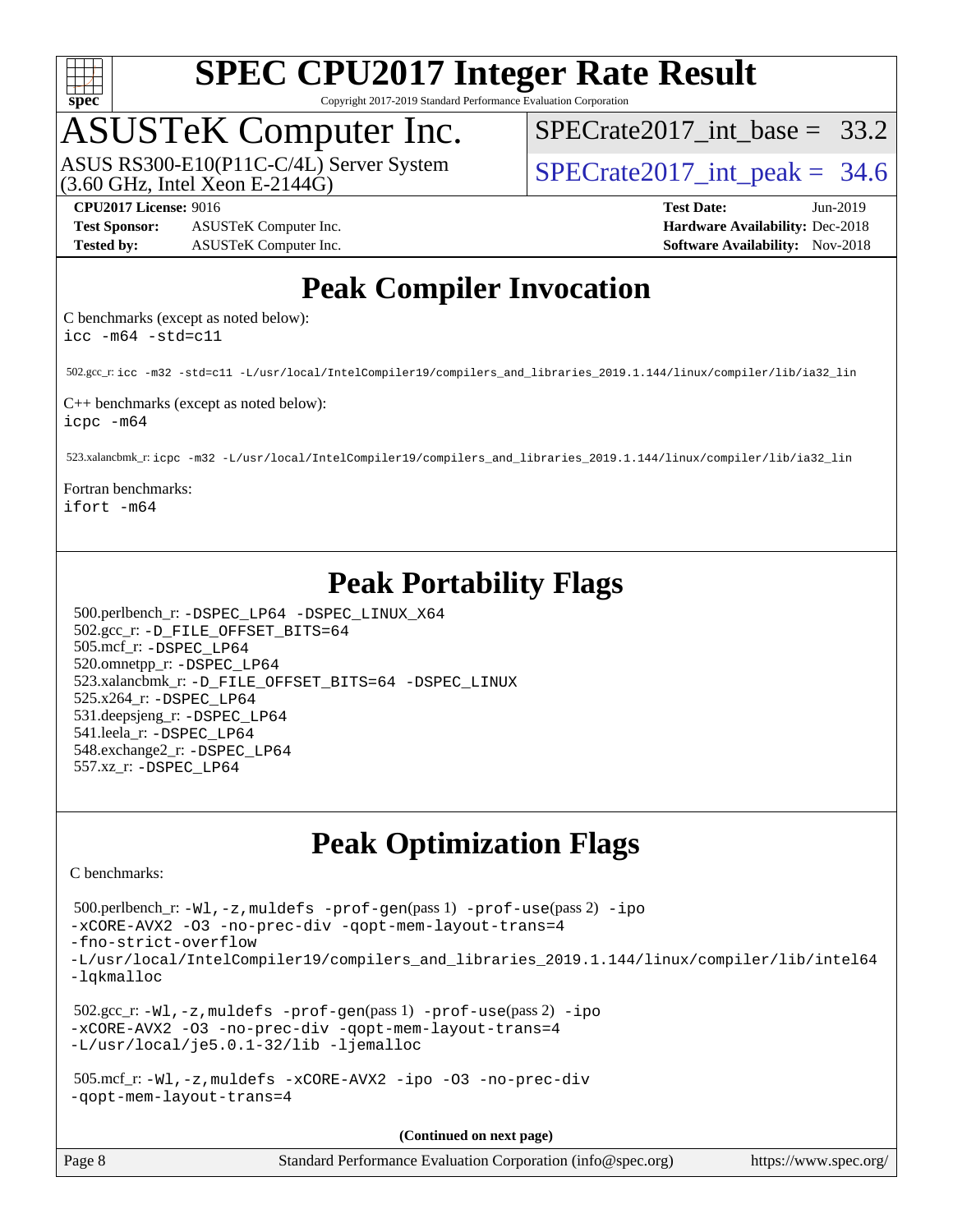

Copyright 2017-2019 Standard Performance Evaluation Corporation

## ASUSTeK Computer Inc.

 $(3.60$  GHz, Intel Xeon E-2144G) ASUS RS300-E10(P11C-C/4L) Server System SPECrate 2017 int\_peak = 34.6

 $SPECTate2017\_int\_base = 33.2$ 

**[Test Sponsor:](http://www.spec.org/auto/cpu2017/Docs/result-fields.html#TestSponsor)** ASUSTeK Computer Inc. **[Hardware Availability:](http://www.spec.org/auto/cpu2017/Docs/result-fields.html#HardwareAvailability)** Dec-2018 **[Tested by:](http://www.spec.org/auto/cpu2017/Docs/result-fields.html#Testedby)** ASUSTeK Computer Inc. **[Software Availability:](http://www.spec.org/auto/cpu2017/Docs/result-fields.html#SoftwareAvailability)** Nov-2018

**[CPU2017 License:](http://www.spec.org/auto/cpu2017/Docs/result-fields.html#CPU2017License)** 9016 **[Test Date:](http://www.spec.org/auto/cpu2017/Docs/result-fields.html#TestDate)** Jun-2019

## **[Peak Optimization Flags \(Continued\)](http://www.spec.org/auto/cpu2017/Docs/result-fields.html#PeakOptimizationFlags)**

#### 505.mcf\_r (continued):

[-L/usr/local/IntelCompiler19/compilers\\_and\\_libraries\\_2019.1.144/linux/compiler/lib/intel64](http://www.spec.org/cpu2017/results/res2019q3/cpu2017-20190625-15876.flags.html#user_peakEXTRA_LIBS505_mcf_r_qkmalloc_link_f25da0aa8cf9bced0533715046f0c2fbfb1a7191e3e496916672e09b4c388a884c4c7e4862cb529343da2264b43416df65c99fd1ddbf5dd13ae6d3130cf47881) [-lqkmalloc](http://www.spec.org/cpu2017/results/res2019q3/cpu2017-20190625-15876.flags.html#user_peakEXTRA_LIBS505_mcf_r_qkmalloc_link_lib_79a818439969f771c6bc311cfd333c00fc099dad35c030f5aab9dda831713d2015205805422f83de8875488a2991c0a156aaa600e1f9138f8fc37004abc96dc5) 525.x264\_r: [-Wl,-z,muldefs](http://www.spec.org/cpu2017/results/res2019q3/cpu2017-20190625-15876.flags.html#user_peakEXTRA_LDFLAGS525_x264_r_link_force_multiple1_b4cbdb97b34bdee9ceefcfe54f4c8ea74255f0b02a4b23e853cdb0e18eb4525ac79b5a88067c842dd0ee6996c24547a27a4b99331201badda8798ef8a743f577) [-xCORE-AVX2](http://www.spec.org/cpu2017/results/res2019q3/cpu2017-20190625-15876.flags.html#user_peakCOPTIMIZE525_x264_r_f-xCORE-AVX2) [-ipo](http://www.spec.org/cpu2017/results/res2019q3/cpu2017-20190625-15876.flags.html#user_peakCOPTIMIZE525_x264_r_f-ipo) [-O3](http://www.spec.org/cpu2017/results/res2019q3/cpu2017-20190625-15876.flags.html#user_peakCOPTIMIZE525_x264_r_f-O3) [-no-prec-div](http://www.spec.org/cpu2017/results/res2019q3/cpu2017-20190625-15876.flags.html#user_peakCOPTIMIZE525_x264_r_f-no-prec-div) [-qopt-mem-layout-trans=4](http://www.spec.org/cpu2017/results/res2019q3/cpu2017-20190625-15876.flags.html#user_peakCOPTIMIZE525_x264_r_f-qopt-mem-layout-trans_fa39e755916c150a61361b7846f310bcdf6f04e385ef281cadf3647acec3f0ae266d1a1d22d972a7087a248fd4e6ca390a3634700869573d231a252c784941a8) [-fno-alias](http://www.spec.org/cpu2017/results/res2019q3/cpu2017-20190625-15876.flags.html#user_peakEXTRA_OPTIMIZE525_x264_r_f-no-alias_77dbac10d91cbfe898fbf4a29d1b29b694089caa623bdd1baccc9957d4edbe8d106c0b357e2748a65b44fc9e83d78098bb898077f3fe92f9faf24f7bd4a07ed7) [-L/usr/local/IntelCompiler19/compilers\\_and\\_libraries\\_2019.1.144/linux/compiler/lib/intel64](http://www.spec.org/cpu2017/results/res2019q3/cpu2017-20190625-15876.flags.html#user_peakEXTRA_LIBS525_x264_r_qkmalloc_link_f25da0aa8cf9bced0533715046f0c2fbfb1a7191e3e496916672e09b4c388a884c4c7e4862cb529343da2264b43416df65c99fd1ddbf5dd13ae6d3130cf47881) [-lqkmalloc](http://www.spec.org/cpu2017/results/res2019q3/cpu2017-20190625-15876.flags.html#user_peakEXTRA_LIBS525_x264_r_qkmalloc_link_lib_79a818439969f771c6bc311cfd333c00fc099dad35c030f5aab9dda831713d2015205805422f83de8875488a2991c0a156aaa600e1f9138f8fc37004abc96dc5) 557.xz\_r: Same as 505.mcf\_r [C++ benchmarks:](http://www.spec.org/auto/cpu2017/Docs/result-fields.html#CXXbenchmarks) 520.omnetpp\_r: [-Wl,-z,muldefs](http://www.spec.org/cpu2017/results/res2019q3/cpu2017-20190625-15876.flags.html#user_peakEXTRA_LDFLAGS520_omnetpp_r_link_force_multiple1_b4cbdb97b34bdee9ceefcfe54f4c8ea74255f0b02a4b23e853cdb0e18eb4525ac79b5a88067c842dd0ee6996c24547a27a4b99331201badda8798ef8a743f577) [-xCORE-AVX2](http://www.spec.org/cpu2017/results/res2019q3/cpu2017-20190625-15876.flags.html#user_peakCXXOPTIMIZE520_omnetpp_r_f-xCORE-AVX2) [-ipo](http://www.spec.org/cpu2017/results/res2019q3/cpu2017-20190625-15876.flags.html#user_peakCXXOPTIMIZE520_omnetpp_r_f-ipo) [-O3](http://www.spec.org/cpu2017/results/res2019q3/cpu2017-20190625-15876.flags.html#user_peakCXXOPTIMIZE520_omnetpp_r_f-O3) [-no-prec-div](http://www.spec.org/cpu2017/results/res2019q3/cpu2017-20190625-15876.flags.html#user_peakCXXOPTIMIZE520_omnetpp_r_f-no-prec-div) [-qopt-mem-layout-trans=4](http://www.spec.org/cpu2017/results/res2019q3/cpu2017-20190625-15876.flags.html#user_peakCXXOPTIMIZE520_omnetpp_r_f-qopt-mem-layout-trans_fa39e755916c150a61361b7846f310bcdf6f04e385ef281cadf3647acec3f0ae266d1a1d22d972a7087a248fd4e6ca390a3634700869573d231a252c784941a8) [-L/usr/local/IntelCompiler19/compilers\\_and\\_libraries\\_2019.1.144/linux/compiler/lib/intel64](http://www.spec.org/cpu2017/results/res2019q3/cpu2017-20190625-15876.flags.html#user_peakEXTRA_LIBS520_omnetpp_r_qkmalloc_link_f25da0aa8cf9bced0533715046f0c2fbfb1a7191e3e496916672e09b4c388a884c4c7e4862cb529343da2264b43416df65c99fd1ddbf5dd13ae6d3130cf47881) [-lqkmalloc](http://www.spec.org/cpu2017/results/res2019q3/cpu2017-20190625-15876.flags.html#user_peakEXTRA_LIBS520_omnetpp_r_qkmalloc_link_lib_79a818439969f771c6bc311cfd333c00fc099dad35c030f5aab9dda831713d2015205805422f83de8875488a2991c0a156aaa600e1f9138f8fc37004abc96dc5) 523.xalancbmk\_r:  $-W1$ ,  $-z$ , muldefs  $-prof-qen(pass 1)$   $-prof-use(pass 2) -ipo$  $-prof-use(pass 2) -ipo$  $-prof-use(pass 2) -ipo$ [-xCORE-AVX2](http://www.spec.org/cpu2017/results/res2019q3/cpu2017-20190625-15876.flags.html#user_peakPASS2_CXXOPTIMIZE523_xalancbmk_r_f-xCORE-AVX2) [-O3](http://www.spec.org/cpu2017/results/res2019q3/cpu2017-20190625-15876.flags.html#user_peakPASS1_CXXOPTIMIZEPASS2_CXXOPTIMIZE523_xalancbmk_r_f-O3) [-no-prec-div](http://www.spec.org/cpu2017/results/res2019q3/cpu2017-20190625-15876.flags.html#user_peakPASS1_CXXOPTIMIZEPASS2_CXXOPTIMIZE523_xalancbmk_r_f-no-prec-div) [-qopt-mem-layout-trans=4](http://www.spec.org/cpu2017/results/res2019q3/cpu2017-20190625-15876.flags.html#user_peakPASS1_CXXOPTIMIZEPASS2_CXXOPTIMIZE523_xalancbmk_r_f-qopt-mem-layout-trans_fa39e755916c150a61361b7846f310bcdf6f04e385ef281cadf3647acec3f0ae266d1a1d22d972a7087a248fd4e6ca390a3634700869573d231a252c784941a8) [-L/usr/local/je5.0.1-32/lib](http://www.spec.org/cpu2017/results/res2019q3/cpu2017-20190625-15876.flags.html#user_peakEXTRA_LIBS523_xalancbmk_r_jemalloc_link_path32_e29f22e8e6c17053bbc6a0971f5a9c01a601a06bb1a59df2084b77a2fe0a2995b64fd4256feaeea39eeba3aae142e96e2b2b0a28974019c0c0c88139a84f900a) [-ljemalloc](http://www.spec.org/cpu2017/results/res2019q3/cpu2017-20190625-15876.flags.html#user_peakEXTRA_LIBS523_xalancbmk_r_jemalloc_link_lib_d1249b907c500fa1c0672f44f562e3d0f79738ae9e3c4a9c376d49f265a04b9c99b167ecedbf6711b3085be911c67ff61f150a17b3472be731631ba4d0471706) 531.deepsjeng\_r: Same as 520.omnetpp\_r 541.leela\_r: Same as 520.omnetpp\_r [Fortran benchmarks:](http://www.spec.org/auto/cpu2017/Docs/result-fields.html#Fortranbenchmarks) [-Wl,-z,muldefs](http://www.spec.org/cpu2017/results/res2019q3/cpu2017-20190625-15876.flags.html#user_FCpeak_link_force_multiple1_b4cbdb97b34bdee9ceefcfe54f4c8ea74255f0b02a4b23e853cdb0e18eb4525ac79b5a88067c842dd0ee6996c24547a27a4b99331201badda8798ef8a743f577) [-xCORE-AVX2](http://www.spec.org/cpu2017/results/res2019q3/cpu2017-20190625-15876.flags.html#user_FCpeak_f-xCORE-AVX2) [-ipo](http://www.spec.org/cpu2017/results/res2019q3/cpu2017-20190625-15876.flags.html#user_FCpeak_f-ipo) [-O3](http://www.spec.org/cpu2017/results/res2019q3/cpu2017-20190625-15876.flags.html#user_FCpeak_f-O3) [-no-prec-div](http://www.spec.org/cpu2017/results/res2019q3/cpu2017-20190625-15876.flags.html#user_FCpeak_f-no-prec-div) [-qopt-mem-layout-trans=4](http://www.spec.org/cpu2017/results/res2019q3/cpu2017-20190625-15876.flags.html#user_FCpeak_f-qopt-mem-layout-trans_fa39e755916c150a61361b7846f310bcdf6f04e385ef281cadf3647acec3f0ae266d1a1d22d972a7087a248fd4e6ca390a3634700869573d231a252c784941a8) [-nostandard-realloc-lhs](http://www.spec.org/cpu2017/results/res2019q3/cpu2017-20190625-15876.flags.html#user_FCpeak_f_2003_std_realloc_82b4557e90729c0f113870c07e44d33d6f5a304b4f63d4c15d2d0f1fab99f5daaed73bdb9275d9ae411527f28b936061aa8b9c8f2d63842963b95c9dd6426b8a) [-align array32byte](http://www.spec.org/cpu2017/results/res2019q3/cpu2017-20190625-15876.flags.html#user_FCpeak_align_array32byte_b982fe038af199962ba9a80c053b8342c548c85b40b8e86eb3cc33dee0d7986a4af373ac2d51c3f7cf710a18d62fdce2948f201cd044323541f22fc0fffc51b6) [-L/usr/local/IntelCompiler19/compilers\\_and\\_libraries\\_2019.1.144/linux/compiler/lib/intel64](http://www.spec.org/cpu2017/results/res2019q3/cpu2017-20190625-15876.flags.html#user_FCpeak_qkmalloc_link_f25da0aa8cf9bced0533715046f0c2fbfb1a7191e3e496916672e09b4c388a884c4c7e4862cb529343da2264b43416df65c99fd1ddbf5dd13ae6d3130cf47881) [-lqkmalloc](http://www.spec.org/cpu2017/results/res2019q3/cpu2017-20190625-15876.flags.html#user_FCpeak_qkmalloc_link_lib_79a818439969f771c6bc311cfd333c00fc099dad35c030f5aab9dda831713d2015205805422f83de8875488a2991c0a156aaa600e1f9138f8fc37004abc96dc5)

#### The flags files that were used to format this result can be browsed at

<http://www.spec.org/cpu2017/flags/ASUSTekPlatform-Settings-p11-V2.0-revA.html> <http://www.spec.org/cpu2017/flags/Intel-ic18.0-official-linux64.2019-04-02.html>

You can also download the XML flags sources by saving the following links: <http://www.spec.org/cpu2017/flags/ASUSTekPlatform-Settings-p11-V2.0-revA.xml> <http://www.spec.org/cpu2017/flags/Intel-ic18.0-official-linux64.2019-04-02.xml>